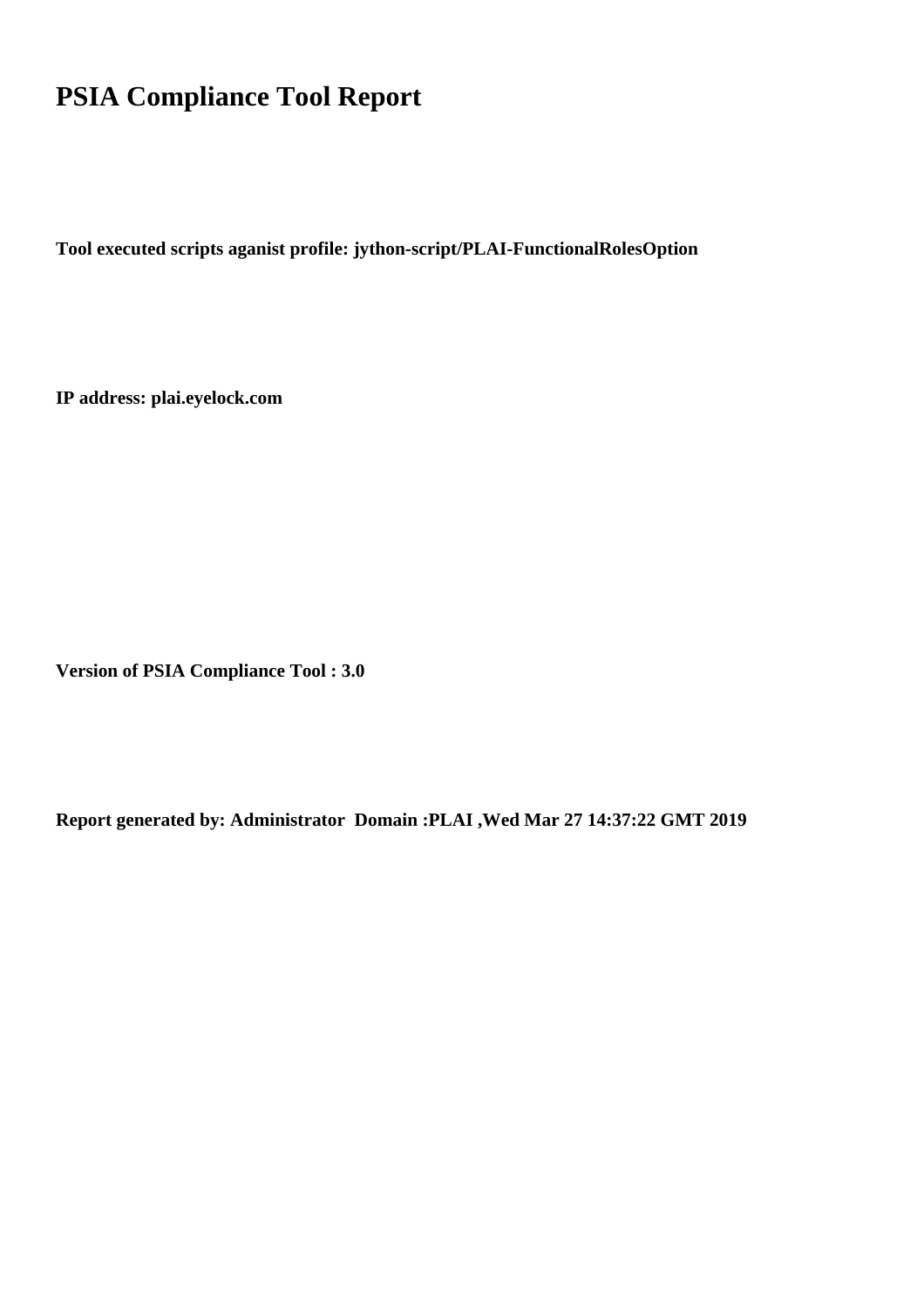## **1. Report Details 1.1. Script Status Result**

| Script Name                        | Status         | Error                                                                                                                                                                                  | HashCode |
|------------------------------------|----------------|----------------------------------------------------------------------------------------------------------------------------------------------------------------------------------------|----------|
| AreaControl/CredentialHolders/info | <b>SUCCESS</b> | No Errors                                                                                                                                                                              |          |
| AreaControl/Credentials/info       | <b>SUCCESS</b> | No Errors                                                                                                                                                                              |          |
| AreaControl/Credentials/state      | <b>SUCCESS</b> | No Errors                                                                                                                                                                              |          |
| AreaControl/Roles/info             | <b>SUCCESS</b> | No Errors                                                                                                                                                                              |          |
| CSEC/deviceOwnership               | <b>SUCCESS</b> | No Errors                                                                                                                                                                              |          |
| CSEC/deviceOwnership/Reset         | <b>SUCCESS</b> | No Errors                                                                                                                                                                              |          |
| Metadata/Stream                    | FAILED         | Timeout.No<br>Events<br>found.Please<br>ensure you are<br>sending both of<br>the following<br>event types:<br>"Metadata/marker<br>","AreaControl.C<br>redential/assigned<br>.assigned" |          |
| profile                            | <b>SUCCESS</b> | No Errors                                                                                                                                                                              |          |

**HashCode of entire scripts: da39a3ee5e6b4b0d3255bfef95601890afd80709**

**Script Status - Total Script(s) : 8 , Successful Script(s) : 7 , Failed Script(s) : 1** 

## **1.2. User Settings**

| Script Name                      | Script Variables                                                                                                                                                                                                                                                                                                                                                                                                              |
|----------------------------------|-------------------------------------------------------------------------------------------------------------------------------------------------------------------------------------------------------------------------------------------------------------------------------------------------------------------------------------------------------------------------------------------------------------------------------|
| System/Network/Interfaces        | SecondaryDNSV6: fe80::61cd:d6a5:90e2:352d%10<br>subnetMask: 255.255.255.0<br>Secondary DNS: 192.168.0.5<br>bitMask : 1.0.0.1<br>enableMulticast: true<br>PrimaryDNS: 192.168.0.5<br>PrimaryDNSV6: fe80::61cd:d6a5:90e2:352d%10<br>DefaultGateway: 192.168.0.5<br>changeIp: 192.168.0.15<br>enablel <i>PnP</i> : true<br>WAIT TIME: 30<br>DefaultGatewayV6: fe80::61cd:d6a5:90e2:352d%10<br>IP_6: fe80::61cd:d6a5:90e2:352d%10 |
| AreaControl/Credentials/state    | Description : 'User 7'<br>Card ID: 1019909<br>PermissionID: 1                                                                                                                                                                                                                                                                                                                                                                 |
| CSEC/AAA/users                   | UserCODE $ID:1$<br>NEWPASSWORD: pass<br>CODE: 109<br>PASSWORD: password<br><b>UPDATE NAME: NewUser1</b><br><b>CODEClass: INTRUSION</b><br><b>USER_NAME: NewUser</b><br>UserPermissionGroupId: 1                                                                                                                                                                                                                               |
| AreaControl/Devices/Outputs/info | <b>EXTERNAL</b> : false                                                                                                                                                                                                                                                                                                                                                                                                       |
| AreaControl/configuration        | $device_name : ip1223$<br>IP Address: 192.168.0.1                                                                                                                                                                                                                                                                                                                                                                             |